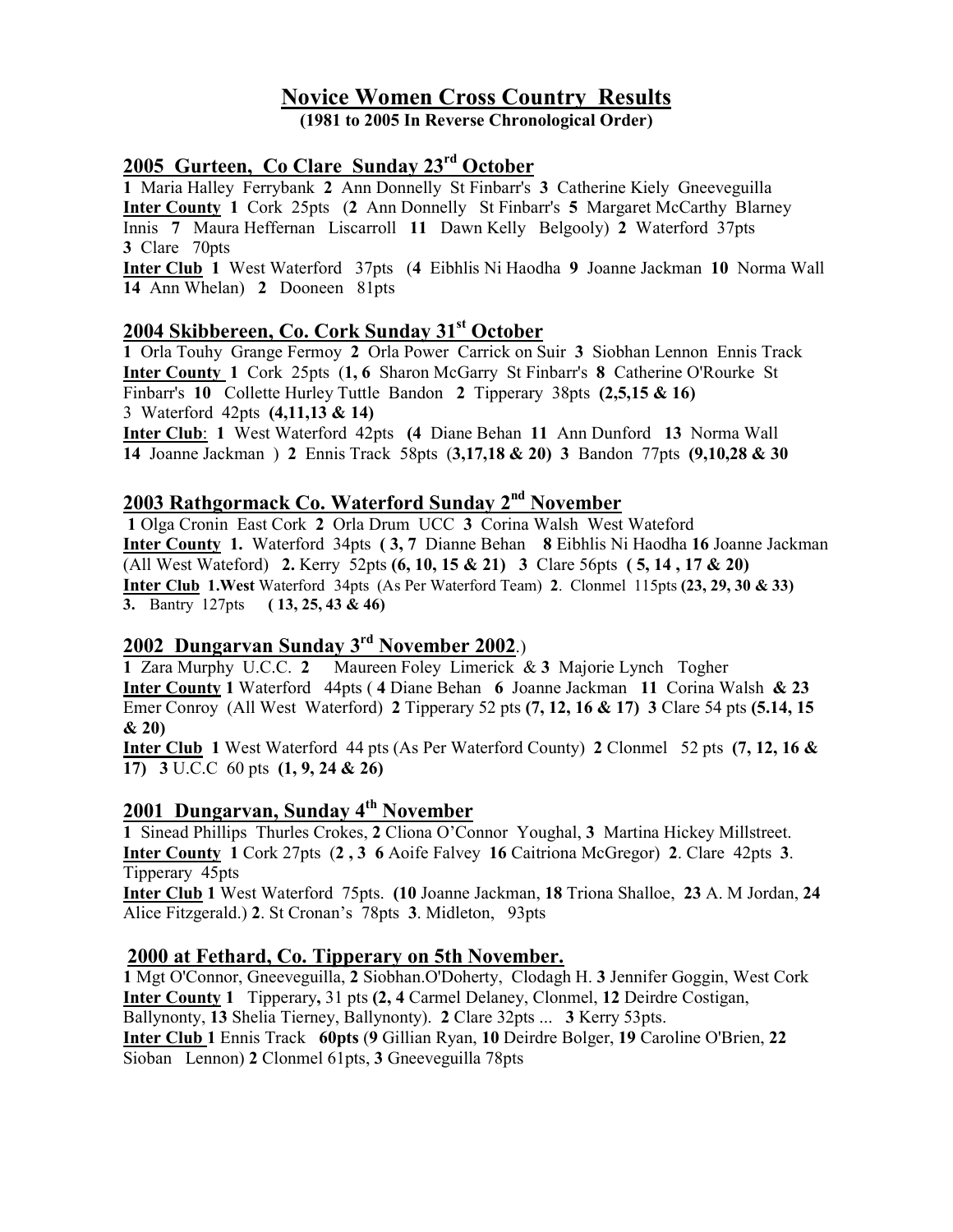## 1999 at Bilboa, Cappamore, Co. Limerick

.

.

1 Emmanuelle McMahon, UCD, 2 Brid Byrne, Dunkerrin, 3 Marlies Thomen, Limerick Inter County 1 Tipperary 52pts (2, 7 Donna Nagle, 12 C. Delaney, 31 A. Cronin), 2 Clare 56pts, 3 Limerick 62pts Inter Club 1 West Cork 54 pts, (5 C. Kehoe, 8 Mgt. M. Crowley, 18 L. Green, 23 E. Crowley) 2 Marian 58 pts, 3 Limerick 62 pts

## 1998 at Currow, Farranfore, Co. Kerry on 1st November.

1 Liz Hussey, Limerick. 2 Fiona Collins, Limerick,3 Tracey Roche, Limerick **Inter County 1** Limerick 21 pts  $(1, 2, 3, 15)$  2 Tipperary 58 pts, 3 Clare 62 pts Inter Club 1 Limerick 21 pts (1. 2, 3. 15 S. Healy), 2 UCC 33 pts, 3 Kilmurry/Ib. 62 pts .

## 1997 at Tulla, Co. Clare on 2nd November,

1 Madeline Dorney, Thurles 2 Clair Deane, East Cork, 3. Noreen Linehan, Eagle Inter County 1 Limerick 31 pts (4,5,10, 12) 2Tipperary 34 pts 3 Cork 37 pts Inter Club 1 Limerick 31 pts (4 Fiona Collins, 5 Tracey Roche, 10 Miriam Hamilton 12 Sandra Healy) 2 Thurles Crokes 41pts , 3 U. C. C. 74pts.

### 1996 at St. Augustines, College, Dungarvan on 3rd November

1 Theresa Collins, Kilmurry/Ib. 2 Paula Corbett, Coolyroe, 3 Margaret Danagher, Templemore . Inter County 1 Cork 45pts (6 Mary Sheehy, 12 Fidelma Kirwan, 13 Catherine Keohane, 18 Ann Campbell). 2 Clare 50pts, 3 Tipperary 57pts Inter Club 1 West Cork 64pts (7 Mgt.Crowley, Catherine Keoghane, Ann Campbell, Vicki

Twomey), 2 Limerick 87pts 3 West Waterford 108pts.

### 1995 at St. Augustines College, Dungarvan on 5th November

1 Freda Davoren, UCC, 2 Maura Prenderville, UCC 3 Blaithin Hannon, St. Finbarrs. Inter County 1. Cork 25pts, (3, 6 Mary Sheehy, 7 Ann Campbell, 9 Faye Boyle) 2 Clare 38pts, 3 Waterford 67pts. **Inter Club 1** U C C  $(1, 2, 6, 12)$  Aisling McGuinness) 21pts, 2 Kilmurry/Ib 57 pts 3 K. C. K., 67 pts.

### 1994 at Killenaule 6th November

1 Rosemary Ryan, Bilboa, 2 Linda O'Sullivan, Marian, 3 Maria Brennan, Marian. Inter County 1 Clare 22pts (2, 3, 5 Ann Healy, 12 Mary Dullaghan), 2 Cork 29pts. 3 Limerick 48pts, Inter Club 1 Marian 24pts, (2, 3, 5, 14 B. Enright) 2 Eagle Track 41pts, 3 Ballynonty, .

### 1993 at Ennis, Co. Clare.

1 Shelia Daly, Cork. 2 Mary Meade, Cork. 3 Barbara Joyce, Limerick. Inter County 1 Cork 20 pts (1, 2, Rhona Murphy, A.M.Healy) 2. Limerick 34pts, 3 Clare 58pts. Inter Club 1 Limerick 34,pts (3, Sarah O'Gorman, Gwen Ryan, Jean Noonan) 2 U. C. C. 61pts, 3 Marian 80 pts

### 1992 at Kilmallock, Co. Limerick

1 Maureen Harrington, Kerry 2. Marie McMahon, Clare. 3. Colette O'Riordan, Cork. Inter County 1. Limerick 23 pts. (4 Susan Murnane, 5 Gwen Ryan, 6 Nuala Power, 8 Barbara Joyce) 2. Cork 37 pts. 3. Kerry 42 pts. Inter Club 1. Limerick 23 pts (4, 5, 6, 8). 2. Marian 58 pts. 3. Olympic 75 pts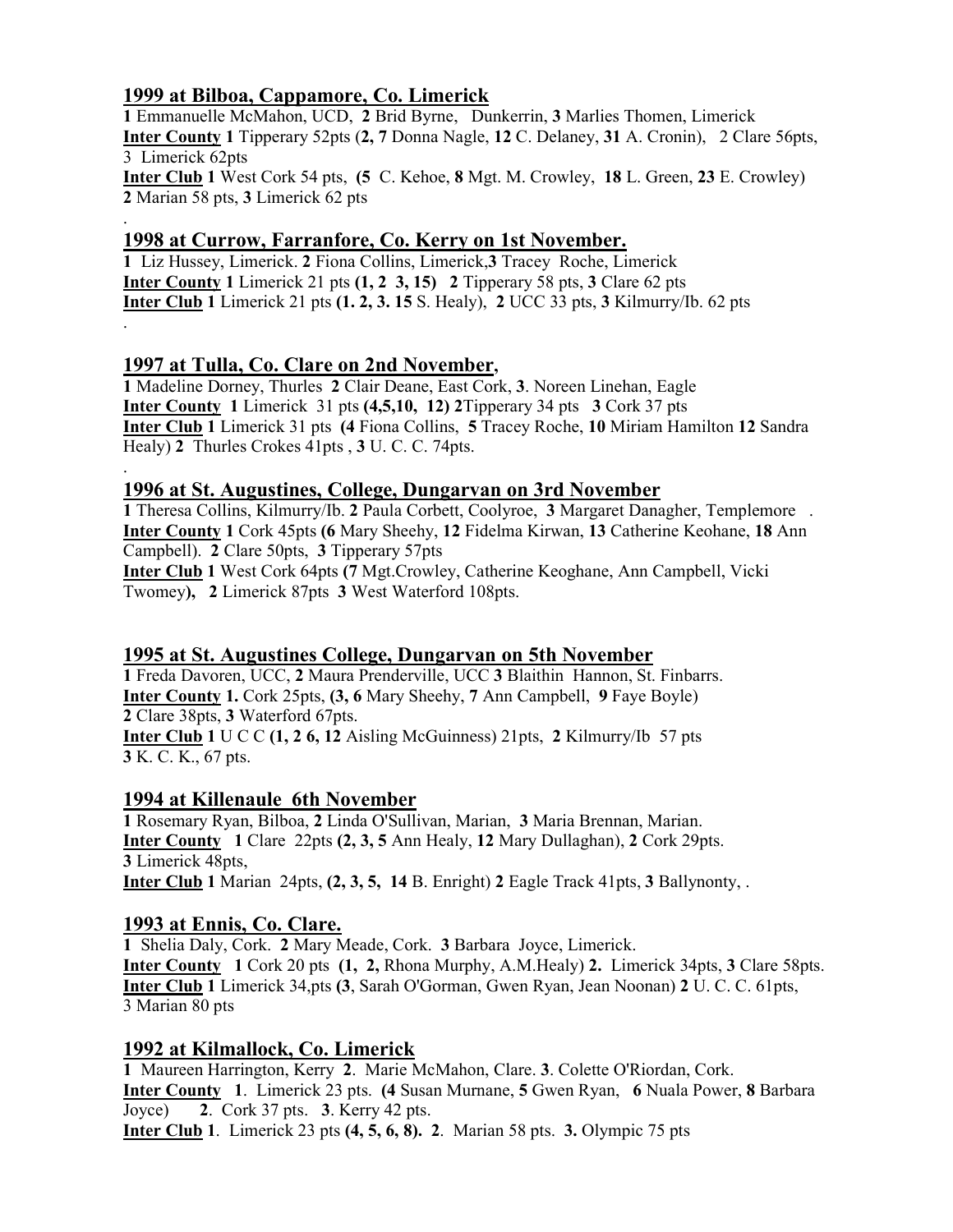### 1991 at Listowel, Co. Kerry.

1. Gail Culleton, Thurles Crokes, 2. Margaret McPartland. Shannon. 3. Mary Sheehan, Cork Inter County 1. Clare 25 pts (2, 4 Lily Enright, 5 M. Dullaghan 14) . 2 Tipperary 28 pts. 3. Cork 36 pts.

### 1990 at Ennis, Co. Clare

1. Christine Geoghegan, Limerick. 2. Kay O'Sullivan, Cork. 3. Martina Coleman, Cork. Inter County 1. Cork 39 pts. (Martina Coleman, Lucy Moloney, Mgt. Walsh, Patricia Kelly) Inter Club 1. Leevale (Lucy Moloney, Ann Lynch, Lucy Duncliffe, Mary Henchion) 39 pts.

#### 1989 at Glanworth, Co. Cork

1. Brid Gaffney, Limerick. 2. Liz Bullen, Waterford. 3. Marie O'Riordan, Cork. Inter County 1. Cork 23 pts. (3, Anna Collins, Linda O'Connell, Grange, Shelie O'Shea) 2. Waterford 41 pts. 3 Limerick 54 pts Inter Club 1 Togher 39 pts (Anna Collins, Shelia O'Shea, Susan Murphy, Norma Kerins) 2. Limerick 68 pts. 3. Grange 85 pts.

### 1988 at Dungarvan, Co. Waterford.

1 Veronica Colleran, Clare, 2. Brid Murphy, Cork, 3. Joanne McCall, Cork Inter County 1. Cork 22 pts (2, 3, Rose Crockett, Ann Marie Clarke) .

### 1987 at Thurles, Co. Tipperary

1. M. O'Dwyer, Tipperary, 2. Colette Vaughan, Togher, 3. Geraldine Sexton, Clare Inter County 1. Waterford 35 pts. (Rose Owens, S. Grant, Loraine Casey, Kathleen Connors) 2. Tipperary 45 pts. 3. Limerick 5Ipts Inter Club 1. Thurles Crokes 74pts (J. Doran, C. O'Dwyer, M. McGann, C. O'Keeffe) 2. Leevale 3. Togher, 80

### 1986 at Fermoy, Co. Cork

1. Sonia O'Sullivan, Cobh, 2. Aishling Ryan, Moycarkey/Coolcroo, 3. Graine Quinn, Waterford. Inter County 1 Cork 18 pts. (1, 4 Clodagh Henehan, 6 Michele Murphy, 7 Maura Curtin) 2. Waterford 43 pts. 3. Limerick 79 pts.

Inter Club 1 Carrignavar 83 pts (Michele Murphy, Janette O'Callaghan, Fiona Casey, Mary Walsh) . 2 Leevale 97 pts. 3. Limerick 112 pts

#### 1985 at Cashel, Co. Tipperary

1. Mairead Looney, Cork. 2. Carmel McCarthy, Cork. 3 Niamh O'Sullivan Inter County 1 Cork 11 pts (1, 2, 3, 5 Angela Wagner). 2. Limerick. 3. Tipperary. Inter Club 1 Leevale 77 pts. (Niamh O'Sullivan, Mary O'Connell, Helen Geaney, Miriam Ingerton) 2. Thurles Crokes. 3. Limerick 'B'.

#### 1984 at Meelick

1. Anita Philpott, North Cork. 2 L. O'Sullivan, Limerick. 3. Margaret Walsh. Cork. Inter County 1. Cork 38 pts. (Mgt. Walsh, Eileen Vaughan, Helen Case Eileen Alien) 2. Clare 40 pts. 3. Kerry 50 pts Inter Club 1. Marian 54 pts. 2 Limerick 57 pts.